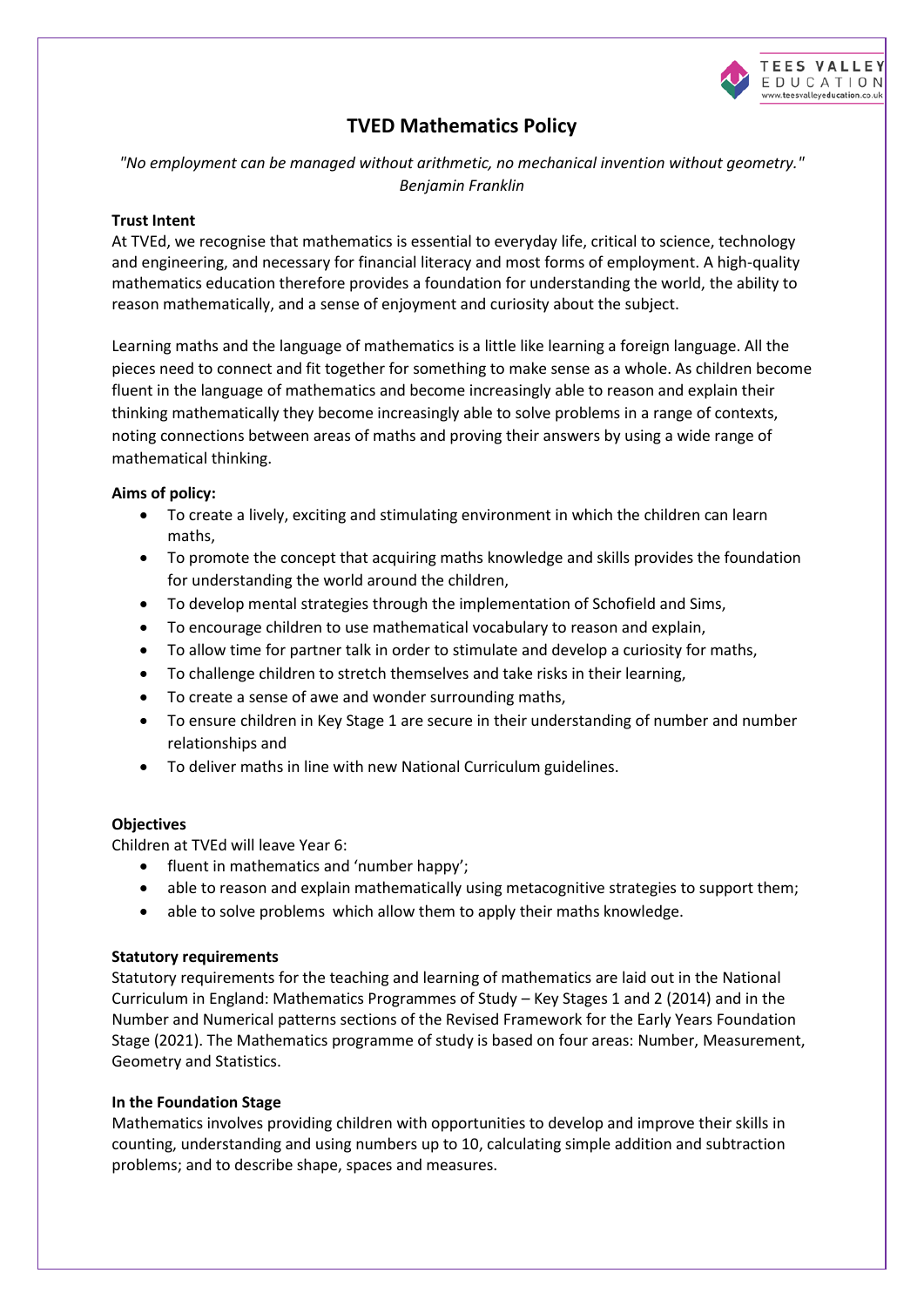

When planning to support mathematics, leaders, managers and practitioners need to reflect on the ways in which children learn and ensure both provision and practice are informed by this. The revised framework emphasises the three characteristics of effective teaching and learning first identified in the principles into practice cards 4.1- 4.3 of the Statutory Framework (2008):

- playing and exploring children investigate and experience things, and 'have a go'
- active learning children concentrate and keep on trying if they encounter difficulties, and enjoy achievements

● creating and thinking critically - children have and develop their own ideas, make links between ideas, and develop strategies for doing things.

## **At Key Stage 1**

The principal focus of mathematics teaching in Key Stage 1 is to ensure that pupils develop confidence and mental fluency with whole numbers, counting and place value. This should involve working with numerals, words and the four operations, including with practical resources (e.g. concrete objects and measuring tools).

At this stage, pupils should develop their ability to recognise, describe, draw, compare and sort different shapes and use the related vocabulary. Teaching should also involve using a range of measures to describe and compare different quantities such as length, mass, capacity/volume, time and money.

By the end of Year 2, pupils should know the number bonds to 20 and be precise in using and understanding place value. An emphasis on practice at this early stage will aid fluency. Pupils should read and spell mathematical vocabulary, at a level consistent with their increasing word reading and spelling knowledge at Key Stage 1.

#### **In lower Key Stage 2**

The principal focus of mathematics teaching in lower Key Stage 2 is to ensure that pupils become increasingly fluent with whole numbers and the four operations, including number facts and the concept of place value. This should ensure that pupils develop efficient written and mental methods and perform calculations accurately with increasingly large whole numbers.

At this stage, pupils should develop their ability to solve a range of problems, including with simple fractions and decimal place value. Teaching should also ensure that pupils draw with increasing accuracy and develop mathematical reasoning so they can analyse shapes and their properties, and confidently describe the relationships between them. It should ensure that they can use measuring instruments with accuracy and make connections between measure and number.

By the end of Year 4, pupils should have memorised their multiplication tables up to and including the 12 multiplication table and show precision and fluency in their work. Pupils should read and spell mathematical vocabulary correctly and confidently, using their growing word reading knowledge and their knowledge of spelling.

#### **In upper Key Stage 2**

The principal focus of mathematics teaching in upper Key Stage 2 is to ensure that pupils extend their understanding of the number system and place value to include larger integers. This should develop the connections that pupils make between multiplication and division with fractions, decimals, percentages and ratio.

At this stage, pupils should develop their ability to solve a wider range of problems, including increasingly complex properties of numbers and arithmetic, and problems demanding efficient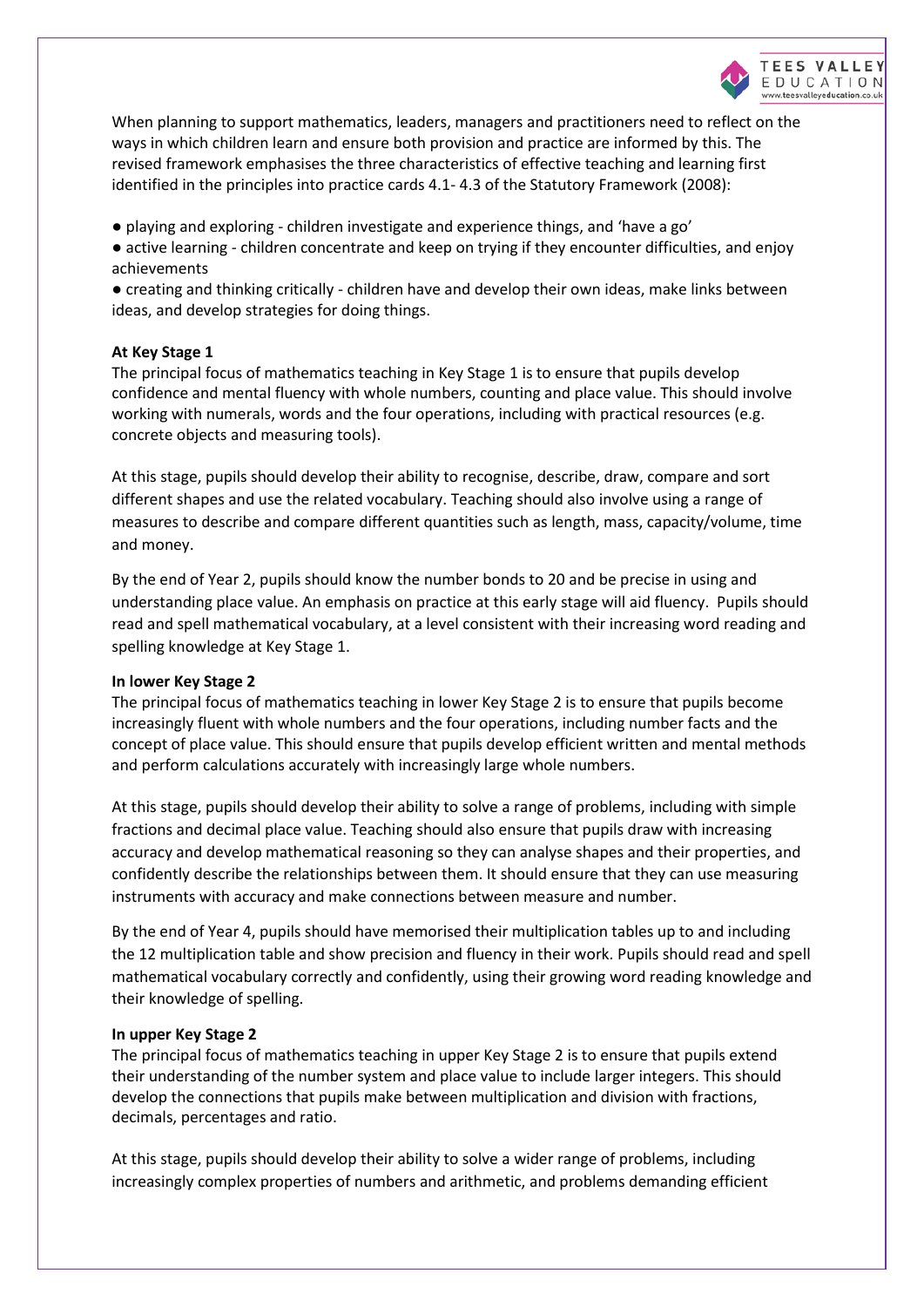

written and mental methods of calculation. With this foundation in arithmetic, pupils are introduced to the language of algebra as a means for solving a variety of problems. Teaching in geometry and measures should consolidate and extend knowledge developed in number. Teaching should also ensure that pupils classify shapes with increasingly complex geometric properties and that they learn the vocabulary they need to describe them.

By the end of Year 6, pupils should be fluent in written methods for all four operations, including long multiplication and division, and in working with fractions, decimals and percentages. Pupils should read, spell and pronounce mathematical vocabulary correctly.

## **Curriculum delivery**

At TVEd, children are taught mathematics within their classes. Through well-planned, differentiated and well-resourced lessons, all pupils receive high quality teaching and appropriate support in order for them to reach their full potential. All lessons have clear learning objectives and success criteria that make it explicit to the children what the new knowledge or skill is that they are learning about. Working walls and challenge areas are a key feature in every classroom; they are used as an effective resource to support the learning during lessons.

Teachers will utilise the principles of the science of learning to plan effective mathematical sequences of learning at both individual and group level, based on prior knowledge, identifying misconceptions, removing barriers to learning and planning with the end in mind.

## **Cross-Curricular Opportunities for Mathematics**

Throughout the whole curriculum, opportunities to extend and promote Mathematics should be sought. Within every Science topic, children will also develop their mathematical skills. This will help children appreciate how to *Work Scientifically* but also practise discrete mathematical skills. Nevertheless the prime focus should be on ensuring *mathematical progress* delivered discretely or otherwise.

#### **Assessment and Target Setting**

Work will be assessed in line with Trust's assessment policy for mathematics. TVEd have developed mathematic assessment frameworks, based on the demands of the new curriculum, to assess progress in mathematics. Moderation of mathematics and teacher judgements takes place termly. Assessment for learning is ongoing and is used to ensure every child reaches his or her potential. Focused marking ensures relevant feedback is given to children and new areas for development are targeted. Early Years assessment of mathematics is based on ongoing observation and assessment. Assessments are based primarily on observations of daily number and shape, space and measures in which staff particularly note the learning the children demonstrate spontaneously, independently and consistently in a range of contexts.

#### **Inclusion**

We aim to provide for all children so that they achieve as highly as they can in mathematics according to their individual abilities. We will identify which children or groups of children are underachieving and take steps to improve their progress. Children with SEND will have targets appropriate to their ability and learning will be tailored to meet their individual needs. Gifted and talented children will be identified and suitable learning challenges will be provided. Progress of all groups of children will be carefully tracked and monitored.